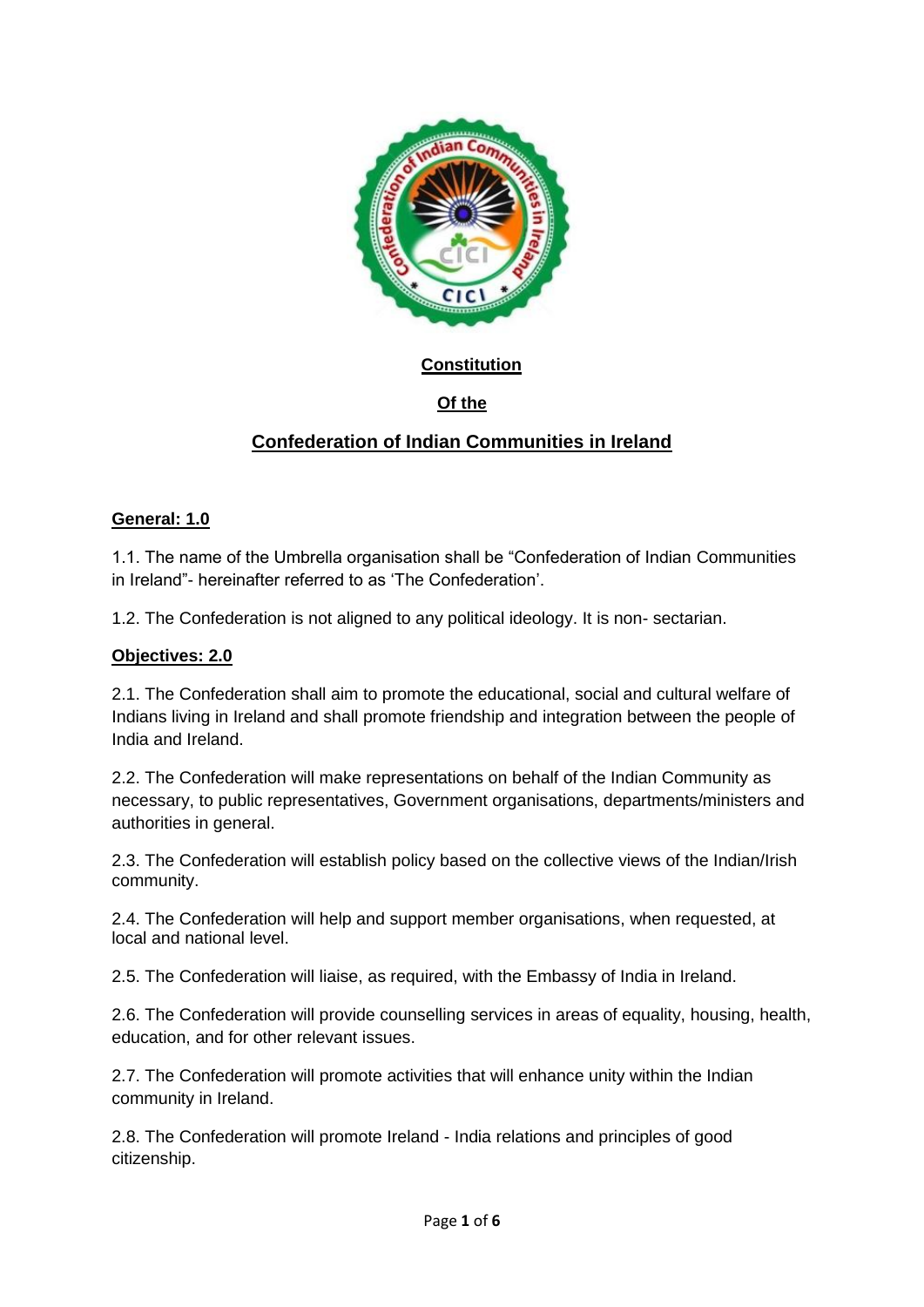#### **Structure of Organisation 3.0**

3.1. **General Council** - all paid up organisations affiliated to the Confederation.

3.2**. Executive Committee** - is elected by the General Council

3.3. **Advisory Council** - as selected and invited by the Executive Committee

3.4. **The Advisory Council** will comprise members of the Indian/Irish community, not exceeding five persons, with experience and knowledge in community affairs, and experience in dealing with government and public bodies. Members will be invited by the Executive Committee. Members will have no executive role. Members shall have no vote at the AGM.

3.5. Community Organisations: Two representatives from each organisation. Formally nominated, proposed and seconded by each member organisation.

3.6. Corporate Members: Relevant Indian businesses/entities may become members of the Confederation. One representative per entity. No voting rights at AGM.

# **Executive Committee 4.0**

4.1. The management of the Confederation shall be vested in an Executive Committee duly elected from General Council at an AGM and composed of the following:.

4.2. Chairperson, Vice Chairperson, Hon. Secretary, Asst. Hon. Secretary, Hon. Treasurer, Asst. Hon Treasurer and up to 5 Committee members.

4.3. The Executive members on being elected shall hold office for 2 years (and will be eligible for reelection for another consecutive term of 2 years). However, there will be a gap of a term of two years or more before being eligible for any Executive role in future.

4.4. The Executive committee shall have power to co-opt members to fill vacancies occurring during their term of office. Such co- opted member to hold office until the next A.G.M.

4.5. Notice of co-option of any Member shall be sent to all Members of the Organisation with the next notice sent out.

4.6. The Executive Committee shall hold its first meeting within thirty days of the Annual General Meeting and subsequent meetings as necessary for the successful running of the Confederation.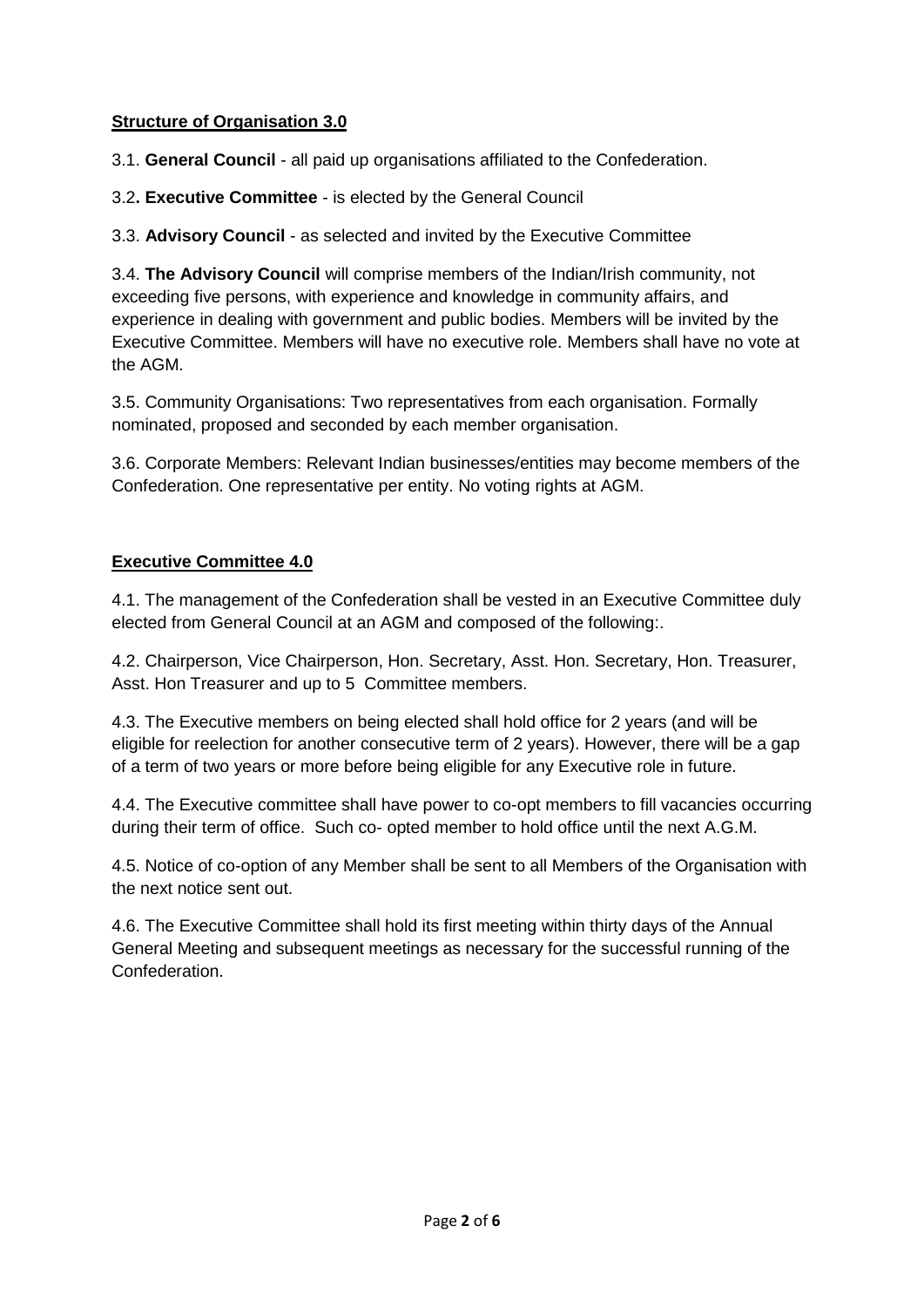#### **Membership: 5.0**

5.1. Membership of the Confederation shall be open to all Indian Community Organisations fulfilling conditions as below:

5.2. Members of Organisations must normally live and or work in Ireland

5.3. Organisations should be affiliated to the Confederation.

5.4. Associate or Honorary membership may be granted to individuals for specific reason

5.5. Associate members will not have a vote at AGM/EGM.

5.6. Individual or Personal membership may be granted under special circumstances only. However, Individual or Personal members shall have no vote at AGM/EGM.

### **Annual Membership Subscription: 6.0**

6.1. Community Organisations will pay an annual subscription to be decided by the Confederation.

6.2. Corporate Members or sponsors will pay annual subscription to be decided by the Confederation.

6.3. Non- payment of the annual subscription within two months of AGM shall render an Organisation liable to loss of membership.

#### **Confederation Protocol: 7.0**

7.1. The Quorum for an Executive meeting shall be 40% of the total Executive Committee of nine and 1/3 of its members in case of ten or more members. If an executive committee meeting can not take place for want of quorum another Executive meeting may be convened at an agreed date

7.2. Any members of the Executive committee may invite any person to a committee meeting, but an advance notice to the Chairperson and Secretary should be given. Such person or persons shall have no voting rights.

7.3. Meetings to be chaired by Chairperson or Vice Chairperson, Hon. Secretary any other Executive member if the Chairperson or Vice Chairperson is not available. If all three are absent then a meeting should be rescheduled on an agreed date.

7.4. The Hon Secretary shall be responsible to the Executive committee and for the administration and coordination of the Confederation generally, those relating to finance excepted. The Hon Secretary shall maintain a complete record of the minutes of all meetings and dealing with correspondences, the Hon. Secretary shall compile and keep a register of members. The Hon. Secretary shall present a report at the A.G.M.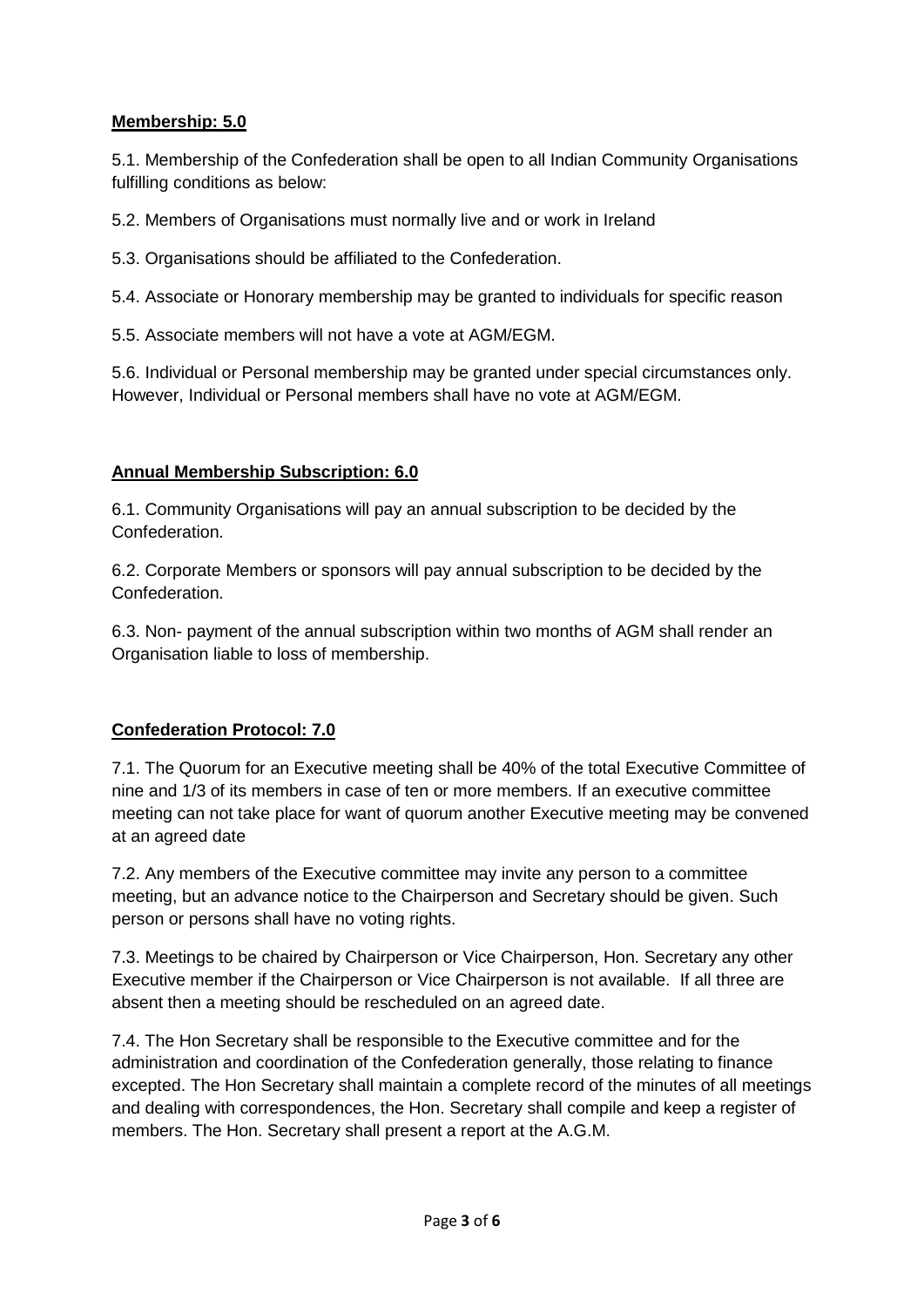7.5 Minutes of meetings must to be kept and circulated to all members of the Executive Committee members within ten days of the meeting.

7.6. The conduct of business will be in the English language

7.7. Resolutions of Executive shall be by simple majority vote and in the event of a tie the Chairperson shall have a second or casting vote.

7.8. The Hon Treasurer shall, under the direction of the Chairperson be responsible for the collection and disbursement of funds of the Confederation. If the Executive committee so decides to open a bank account in the name of the Confederation, the Hon. Treasurer shall lodge all funds into the Confederation's bank account. Any cheques issued by the Confederation shall be signed by the Treasurer and either the Chairperson or the Hon. Secretary. The Treasurer should draw up and submit to the AGM a statement of accounts certified by one or more auditors appointed by the confederation from amongst qualified persons who are not members of the General Council.

 7.9. The executive committee can form sub-committees as required with up to five members, to deal with any specific topic or special events.

7.10. Sub committees will forward their report as required to the Executive Committee which can accept, reject or modify the subcommittee decisions following consultation if required.

#### **Annual General Meeting: 8.0**

8.1. The Confederation shall hold an AGM within 15 months from the previous AGM. Preliminary notice of the AGM shall be sent by the Hon. Secretary to all Organisations four weeks beforehand.

8.2. All annual subscriptions shall fall due on the first day of January each year and shall cover the twelve months to the end of the following December.

8.3. Any motion to amend one or more articles of the Constitution shall be sent to the Hon. Secretary at least two weeks prior to the AGM.

8.4. The Confederation"s constitution may be amended only by a 2/3 majority of paid up Organisation Member present and voting shall be necessary for the alteration or amendment to be passed.

8.5. The AGM shall elect the Executive Committee and fix annual subscriptions. However any Organisation who cannot be present in the AGM may vote either through proxy or by post on any motion to be moved in the AGM and circulated in advance amongst the Committee. The proxy shall be a member of the Organisation and shall have a written authorisation from the Organisation.

8.6. If a vote is taken in the event of a tie, the Chairman has a casting vote.

8.7. The name of candidates for election as members of the Executive Committee shall be proposed and seconded at the Annual General Meeting and the proposer and seconder shall ensure that all persons whose names are proposed are willing to act. All elections shall be by a secret ballot.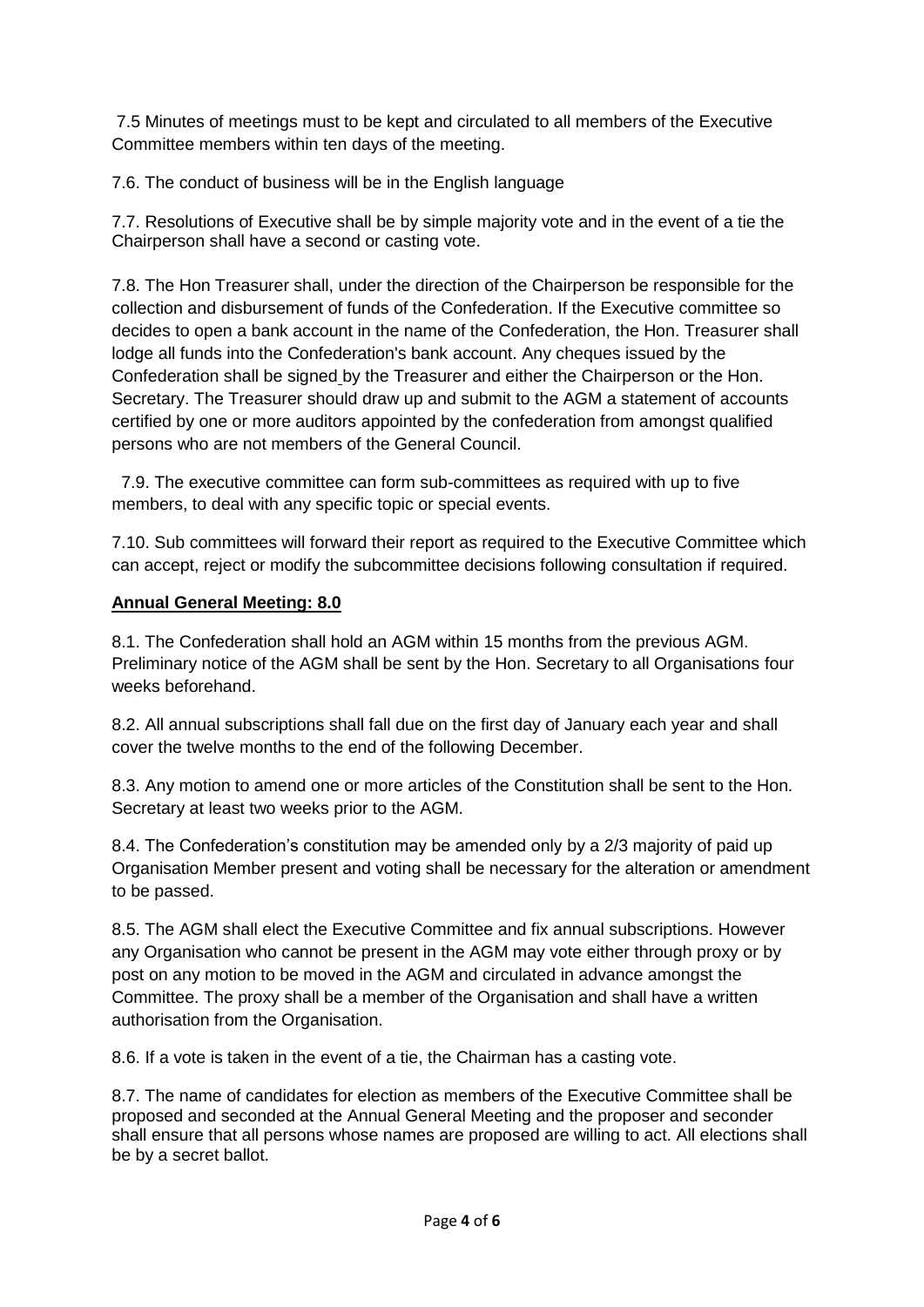## **The Order of Business for the AGM shall be as follows: 9.0**

- 9.1. Minutes of the previous Annual General Meeting
- 9.2. Report of the Honorary Secretary
- 9.3. Report of the Honorary Treasurer.
- 9.4. Election of the Chairperson and conduct the rest of the meeting.
- 9.5. Election of the Vice -Chairperson.
- 9.6. Election of Honorary Secretary and Asst. Secretary.
- 9.7. Election of Honorary Treasurer and Asst. Treasurer
- 9.8. Election of 5 Ordinary committee Members.
- 9.9. Motions received by member organisations.
- 9.10. Any other business. (AOB)

9.11. Motions for discussion shall be received by Honorary Secretary at least TWENTY-ONE DAYS prior to the AGM and shall be in writing with the names of the proposer and seconder who shall be present to propose and second the motion, or represented by delegates appointed in writing. Appointment of delegates shall be notified to honorary Secretary before the commencement of the Meeting.

9.12. Proper accounts and books showing the financial affairs and receipts and expenditure of the Confederation and a register showing the names and addresses of all Members shall be maintained. The accounts of the Confederation shall be maintained by the Honorary Treasurer and shall be presented to the A.G.M.

9.13. The Register for the General Council shall be maintained by the Honorary Secretary. Its contents shall not be divulged to anyone outside the Confederation without the consent of the Executive committee.

#### **EGM (Extraordinary General Meeting):10.0**

10.1. An EGM shall be convened at any time by the Chairperson or the Hon Secretary on the instructions of the committee or on a receipt of a written request by at least 50% of the members of the Confederation, stating the business to be transacted. At an EGM, the only agenda shall be that for which the meeting was called for. Notice of the meeting must state the business to be transacted and shall be given at least two weeks in advance of the proposed meeting date to all paid-up members.

10.2. If at any time circumstances arise for which there is no provision in the constitution, the Executive Committee shall take such action as seems reasonable and necessary to address the issues. Such action shall be deemed valid until it is reviewed at the EGM OR AGM